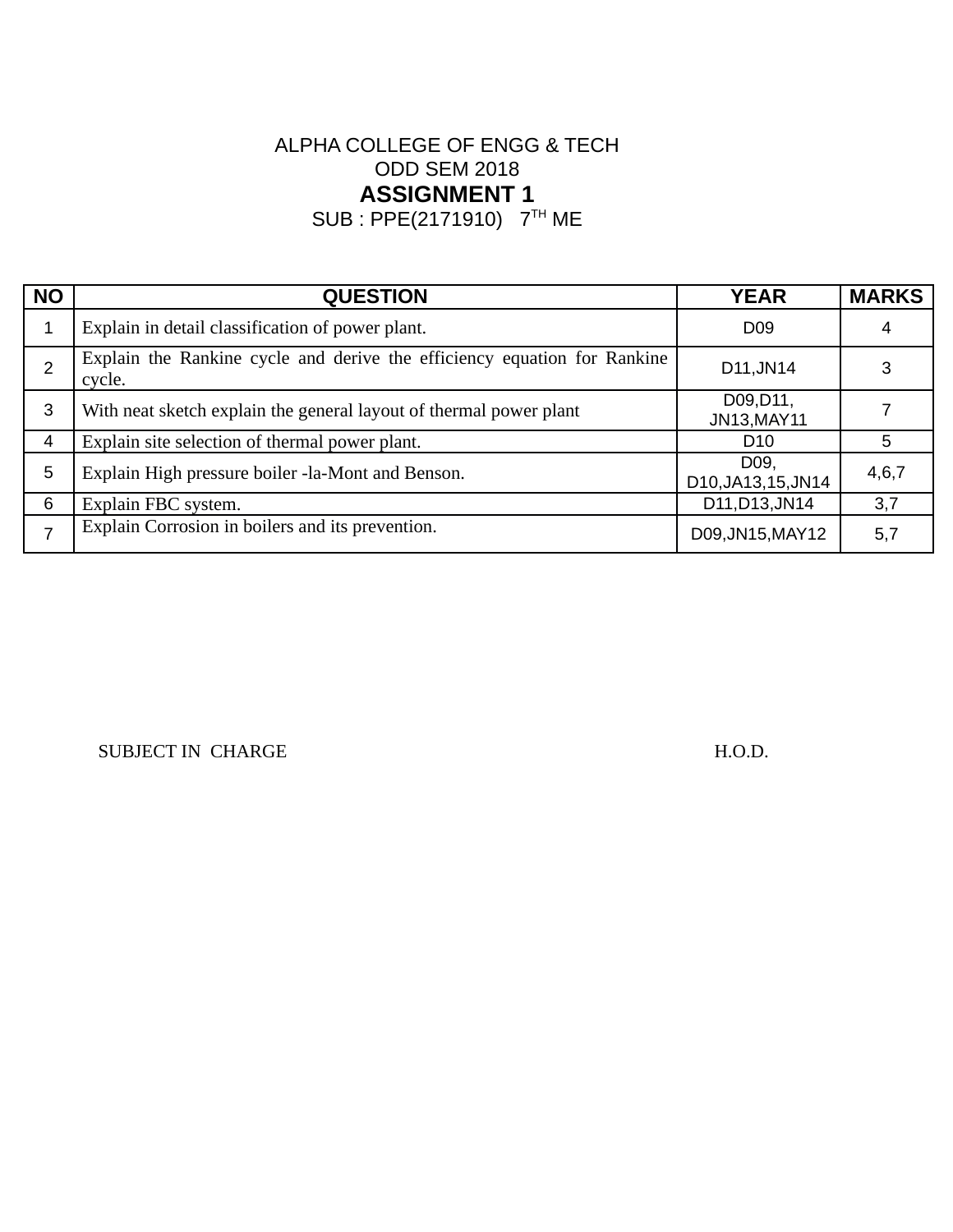SUB : PPE(2171910) 7TH ME

| <b>NO</b>      | <b>QUESTION</b>                                                                                                                    | <b>YEAR</b>                    | <b>MARKS</b>   |
|----------------|------------------------------------------------------------------------------------------------------------------------------------|--------------------------------|----------------|
| 1              | Enlist Types of nozzles.                                                                                                           | D <sub>09</sub>                | 4              |
| $\overline{2}$ | Define: critical pressure ratio and derive the condition for maximum discharge<br>through Nozzle.                                  | D11, JN14                      | 3              |
| 3              | Explain the classification of steam turbine.                                                                                       | D09, D11,<br>JN13, MAY11       | 7              |
| 4              | With neat sketch explain the impulse turbine                                                                                       | D <sub>10</sub>                | 5              |
| 5              | With neat sketch explain the reaction turbine.                                                                                     | D <sub>09</sub>                | 4,6,7          |
| $6\phantom{1}$ | What is compounding of steam turbine?                                                                                              | D11, D13, JN14, D11<br>,D10,D9 | 7              |
| 7              | With neat sketch explain the following.<br>a. Pressure compounding b. Velocity compounding c. Pressure - Velocity<br>compounding.  | D09, JN15MAY15, J<br>N14       | 5,7            |
| 8              | Draw a velocity diagram of impulse turbine and derive the equation of blade<br>efficiency, stage efficiency and nozzle efficiency. | D11, D13, JN14                 | 7              |
| 9              | Derive the condition for maximum efficiency of impulse turbine.                                                                    | D09, JN15, MAY12               | $\overline{7}$ |
| 10             | Derive the equation of Degree of reaction.                                                                                         | D11, D13, JN14                 | 4,6,7          |
| 11             | Explain the Parson's turbine and derive condition for maximum efficiency of<br>Parson's reaction turbine.                          | D09, JN15, MAY12               | 7              |
| 12             | With neat sketch explain the following methods of governing<br>a. Throttle governing b. By-pass Governing c. Nozzle governing.     | D11, D13, JN14                 | $\overline{7}$ |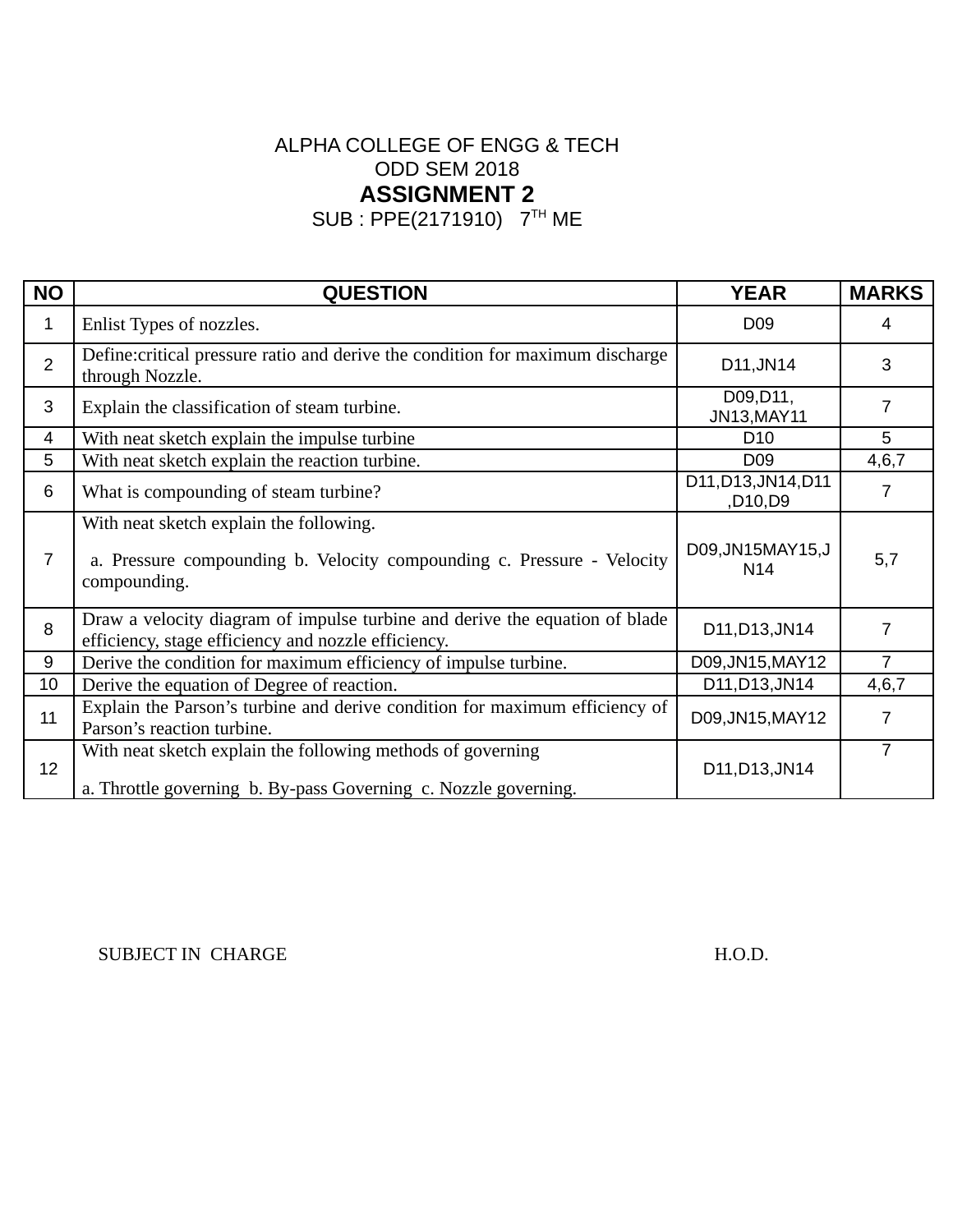SUB : PPE(2171910) 7TH ME

| <b>NO</b>      | <b>QUESTION</b>                                                                      | <b>YEAR</b>              | <b>MARKS</b> |
|----------------|--------------------------------------------------------------------------------------|--------------------------|--------------|
| 1              | Explain Types of stokers and their working.                                          | D <sub>09</sub>          | 4            |
| $\overline{2}$ | Explain Pulverized fuel handling systems.                                            | D11, JN14                | 3            |
| 3              | Explain -Pulverized mills- ball mill, Bowl mill.                                     | D09, D11,<br>JN13, MAY11 | 7            |
| 4              | Explain -Pulverized coal burners, Oil burners.                                       | D <sub>10</sub>          | 5            |
| 5              | Explain-Necessity of ash disposal.                                                   | D09, D10                 | 4            |
| 6              | Explain -mechanical; hydraulic; pneumatic and steam jet ash handling system.         | D11, D13, JN14           | 3,7          |
| 7              | Explain the Functioning of Mechanical dust collector, Electrostatic<br>precipitator. | D09, JN15, MAY 12        | 5,7          |
| 8              | Explain the Natural draught and estimation of height of chimney.                     | D11, D13, JN14           | 7            |
| 9              | Explain: Forced; induced and balanced draugh                                         | D09, JN15, MAY12         | 7            |
| 10             | Explain: Power requirement by fans.                                                  | D11, D13, JN14           | 4,6,7        |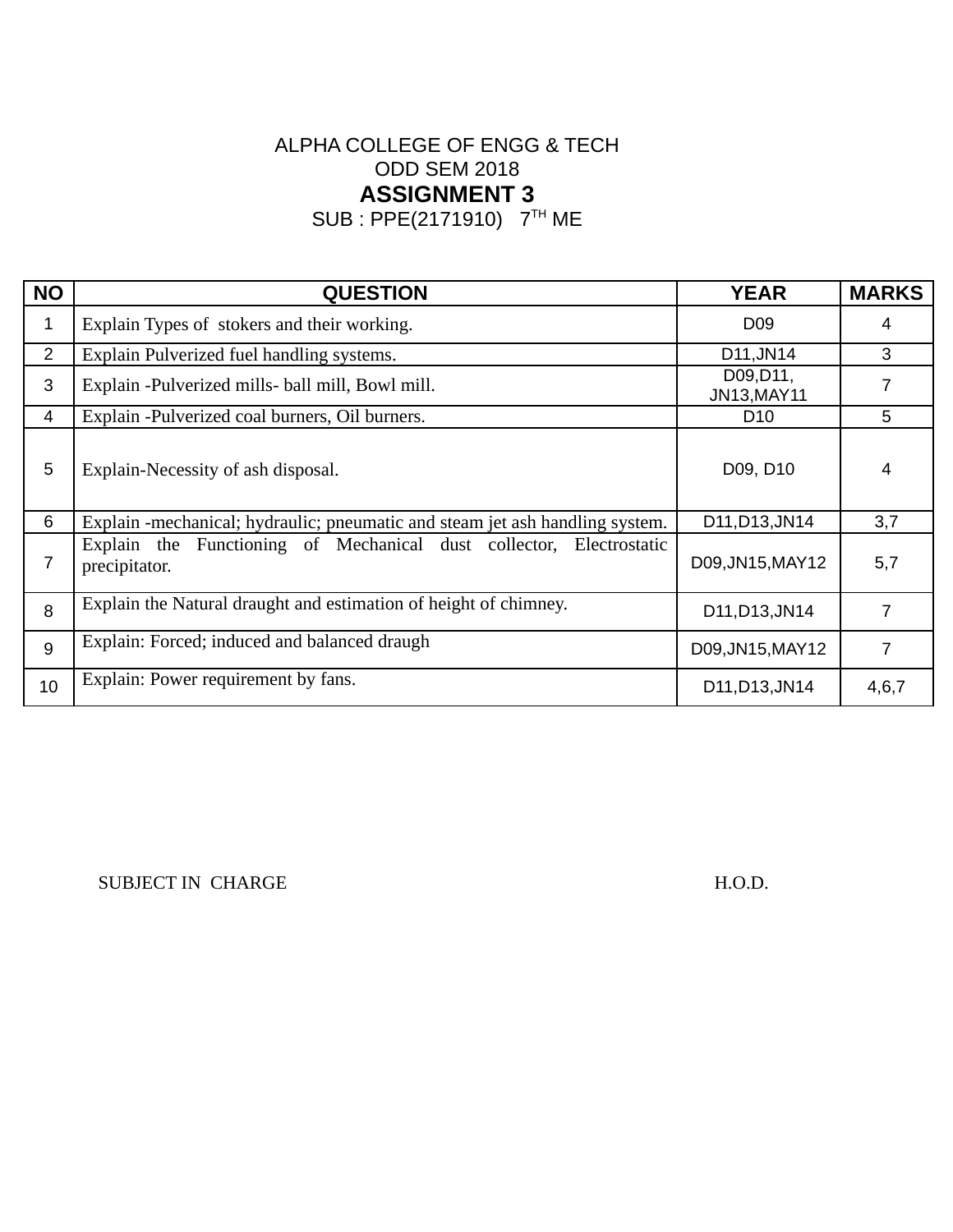SUB : PPE(2171910) 7TH ME

| <b>NO</b>      | <b>QUESTION</b>                                                                | <b>YEAR</b>                | <b>MARKS</b> |
|----------------|--------------------------------------------------------------------------------|----------------------------|--------------|
| 1              | Explain: Types of condensers.                                                  | D <sub>09</sub>            | 4            |
| $\overline{2}$ | Explain the Effects of air leakage.                                            | D11, JN14                  | 3            |
| 3              | Explain the Methods of obtaining maximum vacuum in condenser.                  | D09, D11,<br>JN13, MAY11   |              |
| 4              | Explain: Edward air pump.                                                      | D <sub>10</sub>            | 5            |
| 5              | Explain: Necessity of cooling ponds and cooling towers.                        | D09,<br>D10, JA13, , MAY12 | 4,6,7        |
| 6              | Explain: Types of cooling towers and cooling ponds.                            | D11, D13, JN14             | 3,7          |
| $\overline{7}$ | Explain: Necessity of feed water treatment.                                    | D09, JN15, MAY12           | 5,7          |
| 8              | Explain: Different impurities<br>found in feed water and Effect of impurities. | D11, D13, JN14             |              |
| 9              | Explain: Hot lime soda process and Zeolite ion exchange process.               | D09, JN15, MAY 12          |              |
| 10             | Explain: Reverse osmosis process.                                              | D11, D13, JN14             | 4,6,7        |
| 11             | Explain: DE-aeration.                                                          | D09, JN15, MAY12           |              |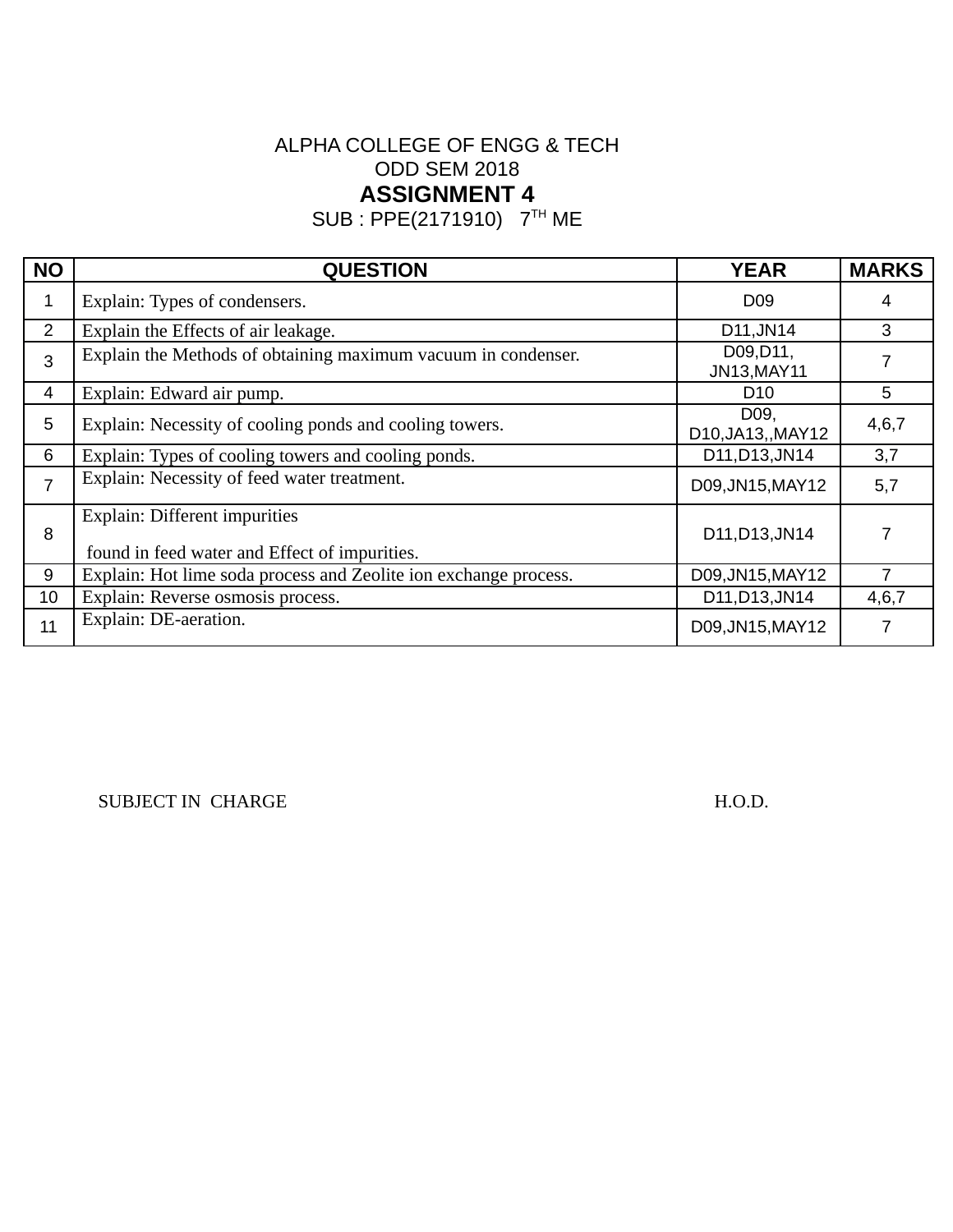SUB : PPE(2171910) 7TH ME

| <b>NO</b>      | <b>QUESTION</b>                                                                                                                                                                                                                                                                                                                                                                                                                                                          | <b>YEAR</b>                                                    | <b>MARKS</b>   |
|----------------|--------------------------------------------------------------------------------------------------------------------------------------------------------------------------------------------------------------------------------------------------------------------------------------------------------------------------------------------------------------------------------------------------------------------------------------------------------------------------|----------------------------------------------------------------|----------------|
| $\mathbf{1}$   | Discuss the working of a gas turbine power plant with the help of a schematic<br>diagram.                                                                                                                                                                                                                                                                                                                                                                                | D <sub>09</sub>                                                | $\overline{4}$ |
| $\overline{2}$ | Explain the working of open-cycle gas turbine with advantage and<br>disadvantage.                                                                                                                                                                                                                                                                                                                                                                                        | D11, JN14                                                      | 3              |
| 3              | Explain the working of close-cycle gas turbine with advantage and<br>disadvantage.                                                                                                                                                                                                                                                                                                                                                                                       | D09, D11,<br>JN13, MAY11                                       | $\overline{7}$ |
| $\overline{4}$ | Explain the Ideal Brayton cycle with P-V and T-S diagrams. Derive<br>expressions for air standard efficiencies of Brayton cycles.                                                                                                                                                                                                                                                                                                                                        | D10                                                            | 5              |
| 5              | Derive the equation for maximum work of Ideal Brayton cycle.                                                                                                                                                                                                                                                                                                                                                                                                             | D09,<br>D10, JA13, 15, JN14<br>, 15,<br>MR10, MAY11, MAY<br>12 | 4,6,7          |
| $6\phantom{1}$ | Explain the Actual Brayton cycle with T-S diagrams. Derive expressions for<br>air standard efficiencies for actual Brayton.                                                                                                                                                                                                                                                                                                                                              | D11, D13, JN14                                                 | 3,7            |
| $\overline{7}$ | State the different methods of improving the thermal efficiency of a gas<br>turbine and explain any one of them in detail.                                                                                                                                                                                                                                                                                                                                               | D09, JN15, MAY12                                               | 5,7            |
| 8              | Which are the different methods to improve the performance of Gas Turbine?<br>Explain each with effects on Gas Turbine performance.                                                                                                                                                                                                                                                                                                                                      | D11, D13, JN14                                                 | $\overline{7}$ |
| 9              | Explain the advantage and disadvantage of gas turbine over steam turbine.                                                                                                                                                                                                                                                                                                                                                                                                | D09, JN15, MAY12                                               | $\overline{7}$ |
| 10             | State the applications of gas turbine with its merits and demerits.                                                                                                                                                                                                                                                                                                                                                                                                      | D11, D13, JN14                                                 | 4,6,7          |
| 11             | In constant pressure open cycle gas turbine air enters the compressor at 1 bar<br>and $18^{\circ}$ C where it is compressed to a pressure ratio of 6. The gases enters the<br>gas turbine at 730°C and expands to original pressure. Calculate the work<br>ratio and the thermal efficiency when gas turbine plant operates on a brayton<br>cycle. Assume $\gamma$ = 1.4, Cp=1.0 kJ/kgK for air and $\gamma$ = 1.3, Cp=1.1 kJ/kgK for<br>gases. Neglect the mass of fuel | D09, JN15, MAY12                                               | 7              |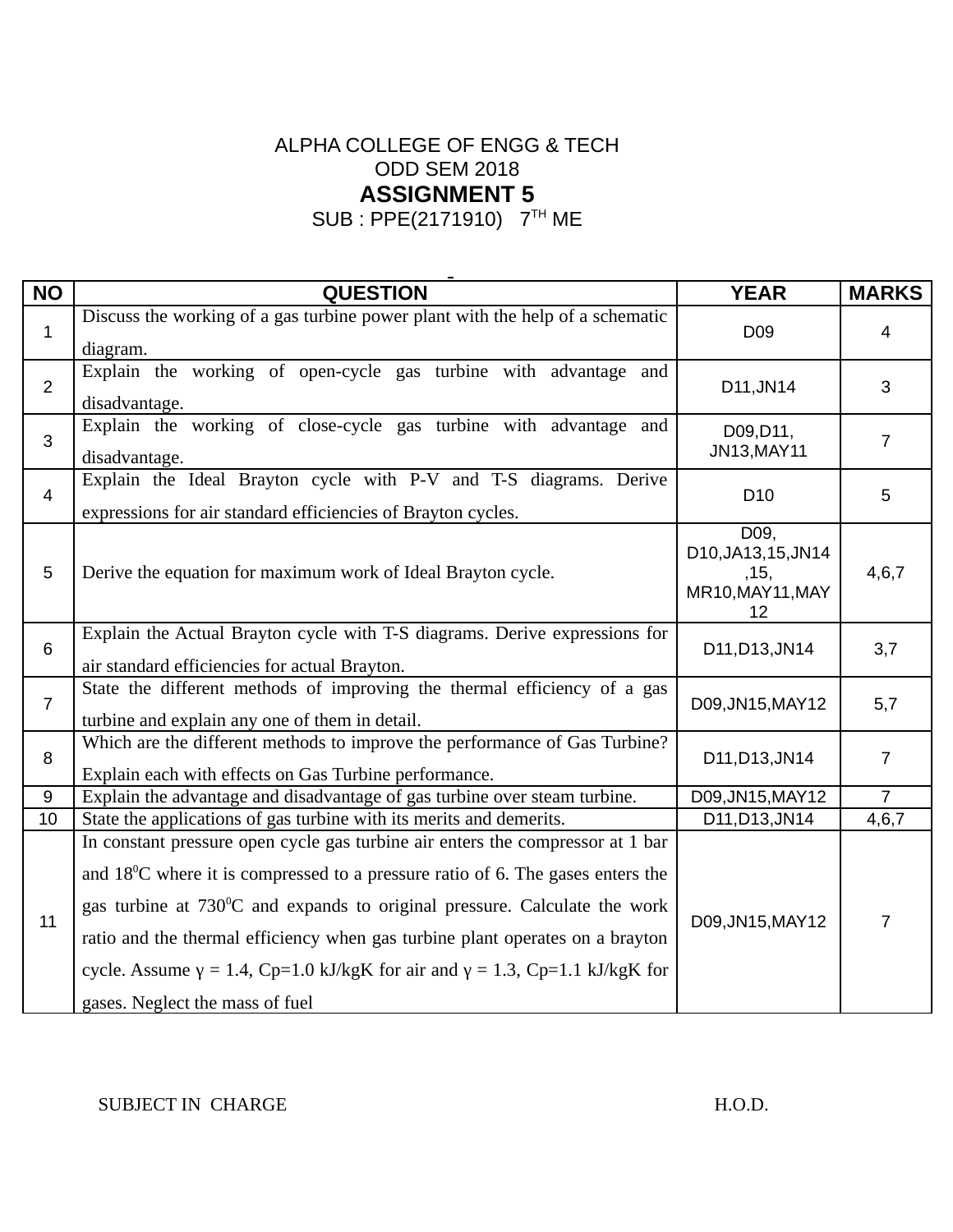SUB : PPE(2171910) 7TH ME

| <b>NO</b>      | <b>QUESTION</b>                                                                         | <b>YEAR</b>              | <b>MARKS</b> |
|----------------|-----------------------------------------------------------------------------------------|--------------------------|--------------|
| 1              | Advantages and Disadvantages of Nuclear Power Plant.                                    | D <sub>09</sub>          | 4            |
| 2              | Explain: Nuclear fusion and fission processes.                                          | D11, JN14, MAY11         | 4            |
| 3              | Explain: Chain reaction.                                                                | D09, D11,<br>JN13, MAY11 |              |
| 4              | Give Classification of reactors.                                                        | D <sub>10</sub>          | 5.           |
| 5              | Explain: Gas cooled reactor.                                                            | D <sub>09</sub>          | 4,6,7        |
| 6              | Explain: Fast breeder reactor.                                                          | D11, D13, JN14           | 3,7          |
| $\overline{7}$ | Explain with neat sketch construction and working of CANDU typereactor.                 | D09, JN15, MAY12         | 5,7          |
| 8              | Draw neat sketch of Pressurized Water Reactor (PWR) and Boiling Water<br>Reactor (BWR). | D11, D13, JN14           |              |
| 9              | Explain: Nuclear waste and its disposal.                                                | D09, JN15, MAY12         |              |